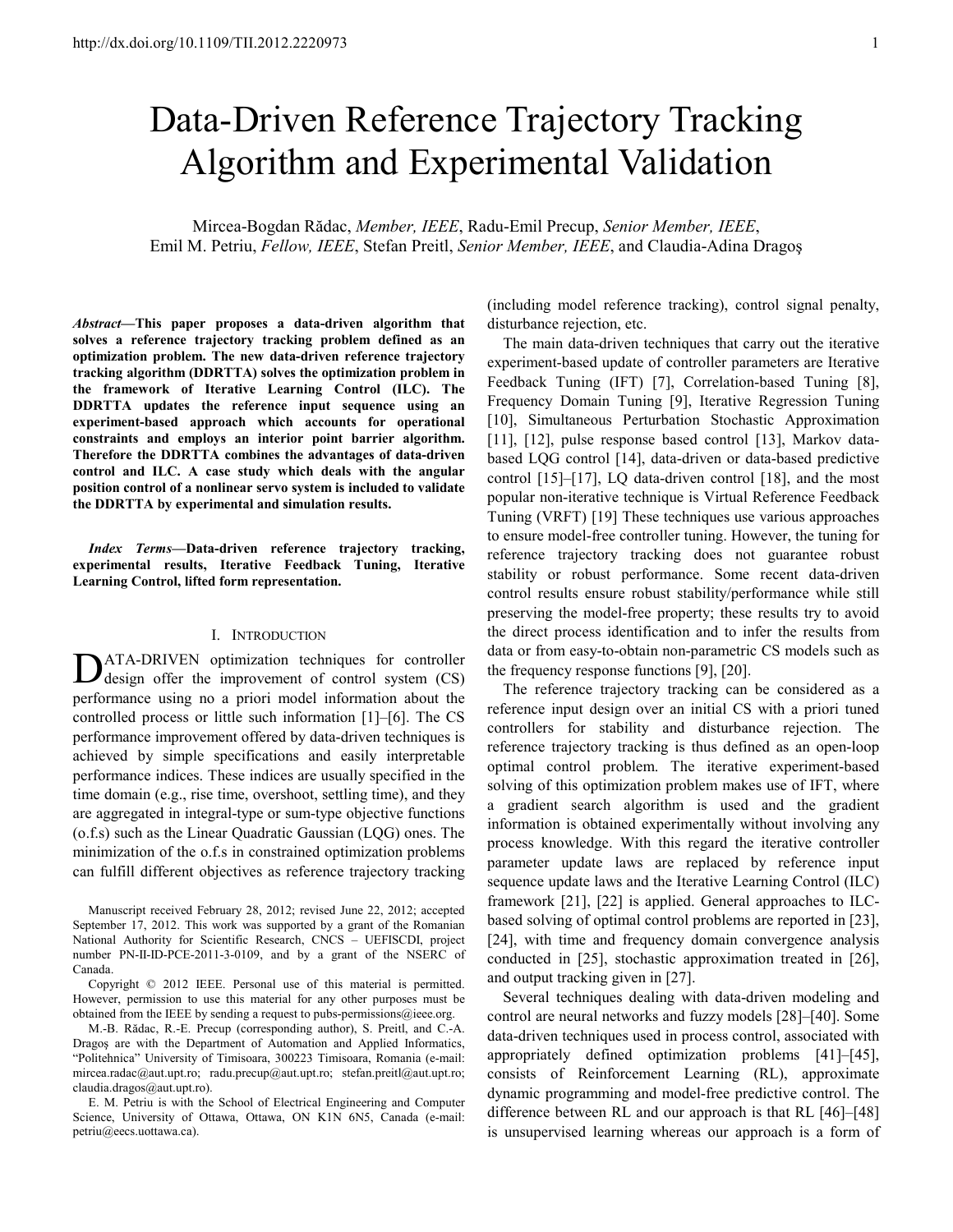supervised learning, but the similarities between these two approaches are:

- The interaction with the unknown environment for collecting data. In our approach we aim to reduce the information about the process which is subject to control. Hence RL and reference trajectory tracking are connected by their data-driven approaches.
- The dynamic programming underlying problem. At each time, a decision is made to maximize the reward. The reward in our setting is to minimize the o.f. defined as the difference between the controlled process output and the prescribed reference input trajectory. We do not solve the problem using dynamic programming techniques, but we transform it into a static optimization problem and we solve it offline. This is carried out after trials based on data collection and o.f. evaluation. In dealing with the optimization problem we have to cope with the stochasticity of the real world affecting the collected data. Our approach is a direct policy search using stochastic optimization.

The main contribution of this paper with respect to the stateof-the-art is a new data-driven reference trajectory tracking algorithm (DDRTTA) which iteratively solves an optimal control problem that ensures reference trajectory tracking. The DDRTTA employs an entirely experimental-driven interior point barrier (IPB) algorithm which allows for ILC-based optimization accounting for several operational constraints. The importance and advantages of this new idea with respect to the previously analyzed literature are:

- The DDRTTA uses experiments conducted on the realworld CS; therefore it can compensate for process nonlinearities and uncertainties.
- The DDRTTA is characterized by a reduced number of experiments which ensures cost-effective implementations.

Therefore the data-driven optimization algorithm for controller design suggested in this paper is general and applicable to many complex industrial systems.

The paper is structured as follows. The next section presents the problem setting related to the reference trajectory tracking problem solved by data-driven iterative optimization techniques. Section III considers the experiment-based modelfree estimation of the gradient of the o.f. and offers convergence analysis details. Section IV gives the model-free constrained optimal control problem and formulates the DDRTTA. Section V discusses the DDRTTA application on a case study dealing with the position control of a nonlinear servo system and validates the new DDRTTA. The conclusions are outlined in Section VI.

### II. PROBLEM SETTING

The CS is dedicated to reference trajectory tracking by means of a reference model which specifies the performance indices. The process is characterized by the discrete time

Linear Time-Invariant (LTI) Single Input-Single Output (SISO) model

$$
y(\mathbf{p}, r, k) = T(\mathbf{p}, q^{-1})r(k) + S(\mathbf{p}, q^{-1})v(k),
$$
 (1)

where *k* is the discrete time argument,  $y(k)$  is the process output,  $r(k)$  is the reference input,  $v(k)$  is the zero-mean stationary and bounded stochastic disturbance acting on the process output and accounting for various types of load or measurement disturbances,  $S(\rho, q^{-1}) = 1/[1 + P(q^{-1})C(\rho, q^{-1})]$ and  $T(\rho, q^{-1}) = 1 - S(\rho, q^{-1})$  are the sensitivity function and the complementary sensitivity function, respectively,  $P(q^{-1})$ is the process transfer function,  $C(\rho, q^{-1})$  is the controller transfer function, parameterized by the parameter vector **ρ** which contains the tuning parameters of the controller, and  $q^{-1}$  is the one step delay operator. **ρ** will be omitted as follows in some equations for the sake of simplicity.

The reference trajectory  $y^d$  (*k*) can be generated by a reference model. The control signal  $u(k)$  is not explicit in (1), but it may represent interest in control when constraints are required and the control effort should be manipulated. The objective of trajectory tracking is the minimization of the o.f. *J* expressed as the expected value for the Euclidean norm of the tracking error over the finite time horizon *N*:

$$
J(\mathbf{p}, r) = E\{\|e^{t}\|_{2}^{2} = (1/N)\sum_{k=0}^{N} [y(\mathbf{p}, r, k) - y^{d}(k)]^{2}\},
$$
 (2)

where  $e^{t}(\mathbf{p}, k) = y(\mathbf{p}, r, k) - y^{d}(k)$  is the tracking error and operational constraints can be accounted for.

Using  $(1)$ , the minimization of  $(2)$  can be carried out by modifying either one or both the design variables **ρ** and *r* which translates (2) to a controller tuning or to a reference input modification. As shown in [49], the modification of either of the design variables creates the same effect in  $y(k)$ as it is pointed out in the first order Taylor series expansion around the nominal values of **ρ** and *r*, with the notations **ρ**<sub>*n*</sub> and  $r_n$ , respectively:

$$
y(\mathbf{p},r) = y(\mathbf{p}_n,r) + (\partial y/\partial \mathbf{p}|_{\mathbf{p}=\mathbf{p}_n})(\mathbf{p}-\mathbf{p}_n) + \text{h.o.t.}
$$
  
\n
$$
\approx y(\mathbf{p},r_n) + (\partial y/\partial r|_{r=r_n})(r-r_n) + \text{h.o.t.},
$$
\n(3)

where h.o.t. points out the higher order terms.

For the simultaneous tuning of **ρ** and *r*, Eq. (3) can be interpreted as a two-degree-of-freedom (2-DOF) structure tuning, where the feedback controller  $C(\rho)$  is designed for disturbance input regulation and the feedforward filter  $F(\rho)$ is designed for reference input tracking as illustrated in Fig. 1, with  $\sigma$  – the step reference input and  $e$  – the control error.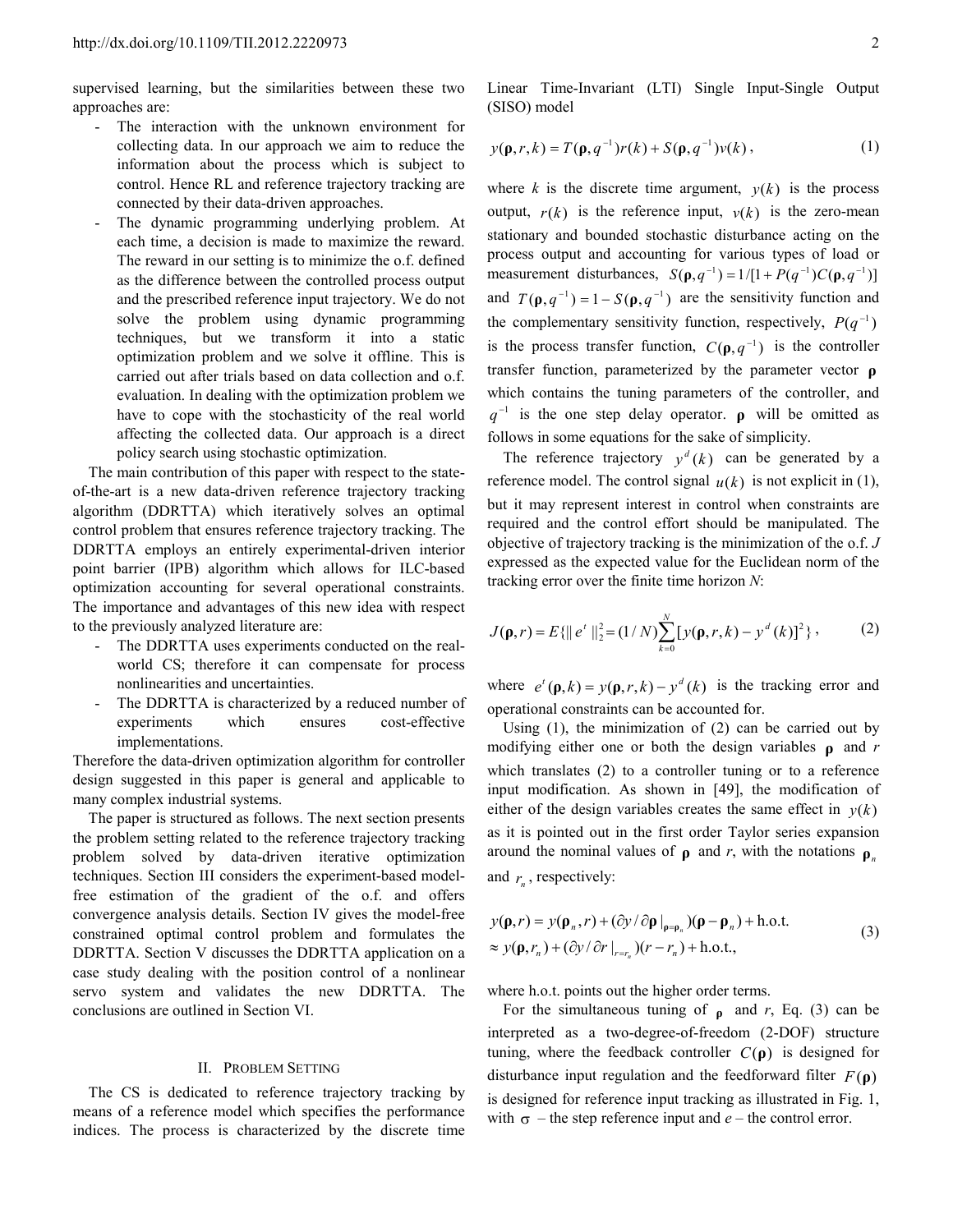

Fig. 1. 2-DOF control system structure for reference trajectory tracking.

As mentioned in Section I, the trajectory tracking can be formulated in terms of the following open-loop optimal control problem expressed as the static optimization problem

$$
r^* = \arg\min_{r} J(\mathbf{p}, r),
$$
  
subject to system dynamics (1) (4)  
and to some operational constraints.

Model information about the process is essential in order to solve the problem (4) analytically, but the discrepancies between the model and the reality could still compromise the controller design. IFT can be an alternative since the tuning is based on a gradient search algorithm for which the gradient information is obtained experimentally without any process knowledge. The following iterative update law can be employed and expressed as a steepest descent approach:

$$
r_{j+1} = r_j - \gamma_j \text{est} \{\partial J / \partial r \big|_{r=r_j} \},\tag{5}
$$

where the subscript *j* indicates the iteration number,  $j \in \mathbb{N}$ , **N** is the set of natural numbers, the estimate of the gradient  $ext{\{\partial J/\partial r\}}_{r=r_j}$  should be obtained experimentally, and  $\gamma_j$  is a positive step-scaling parameter. This approach basically integrates the search algorithm (5) into an ILC problem to apply the ILC framework [22]–[24]. For a relative degree *n* of the closed-loop CS transfer function  $T(q^{-1})$ , the lifted form representation for an *N* samples experiment length in the deterministic case is  $Y = T R + Y_0$ , with the matrices

$$
\mathbf{Y} = [y(n) \quad y(n+1) \quad \dots \quad y(N-1)]^{T},
$$
\n
$$
\mathbf{R} = [r(0) \quad r(1) \quad \dots \quad r(N-n-1)]^{T},
$$
\n
$$
\mathbf{Y}_{0} = [y_{10} \quad y_{20} \quad \dots \quad y_{(N-n)0}]^{T},
$$
\n
$$
\mathbf{T} = \begin{bmatrix} t_{1} & 0 & \dots & 0 \\ t_{2} & t_{1} & \dots & 0 \\ \dots & \dots & \dots & \dots \\ t_{N-n} & t_{N-n-1} & \dots & t_{1} \end{bmatrix},
$$
\n(6)

**R** is the reference input vector which contains the reference input sequence over the time interval  $0 \le k \le N - n - 1$ , **Y** is the controlled output vector,  $t_i$  is the  $i^{\text{th}}$  impulse response coefficient of  $T(q^{-1})$ , **T** is a lower-triangular Toeplitz matrix,

 $Y_0$  is the free response of the CS due to nonzero initial conditions, and the superscript *T* indicates matrix transposition. Zero initial conditions can be assumed without loss of generality, and the tracking error vector **E** is  $\mathbf{E} = \mathbf{Y} - \mathbf{Y}^d = \mathbf{T} \mathbf{R} - \mathbf{Y}^d$ , where  $\mathbf{Y}^d$  is the reference trajectory vector. Knowledge on **T** would provide the optimal solution which makes the tracking error zero, i.e.,  $\mathbf{R} = \mathbf{T}^{-1} \mathbf{Y}^{d}$ . However, **T** can be ill-conditioned and it is always subject to measurement errors; therefore  $T^{-1}$  cannot be used.

## III. EXPERIMENT-BASED MODEL-FREE ESTIMATION OF GRADIENT AND CONVERGENCE ANALYSIS

The vector form of (5) in the deterministic case is

$$
\mathbf{R}_{j+1} = \mathbf{R}_{j} - \gamma_{j} \frac{\partial J}{\partial \mathbf{R}}\Big|_{\mathbf{R} = \mathbf{R}_{j}}.
$$
 (7)

As analyzed in Section I, the combination of (4) and (5) as an optimization approach to the ILC problem is treated in [24]–[27], and a new approach will be presented as follows. The o.f. (2) is quadratic with respect to the vector **R** and the gradient of *J* in the deterministic case at each iteration *j* is

$$
\left. \frac{\partial J}{\partial \mathbf{R}} \right|_{\mathbf{R} = \mathbf{R}_j} = 2 \mathbf{T}^T \mathbf{E}_j \,. \tag{8}
$$

Equation (8) suggests that the gradient information can be obtained either by an experimentally measured **T** or by using a special gradient experiment at each iteration. The choice of one or another one of these options depends on the measurement noise which affects the quality of **T** and on the possibility to conduct experiments on the CS.

The gradient experiments may affect the nominal operating regimes. To avoid this, gradient experiments are conducted in terms of steps A to D leading to the vector  $T^T \mathbf{E}_j$ :

*Step A*. Record the tracking error at the current iteration in the vector  $\mathbf{E}_j$ .

*Step B*. Define the reversed vector  $rev(\mathbf{E}_j)$ 

$$
rev(\mathbf{E}_j) = rev([e'_j(0) \dots e'_j(N-n-1)]^T)
$$
  
=  $[e'_j(N-n-1) \dots e'_j(0)]^T$ . (9)

*Step C*. Apply  $rev(\mathbf{E}_j)$  as reference input to the CS and obtain the output vector  $Y = T \, rev(E_j)$ .

*Step D*. Obtain  $T^T E_j$  as

$$
\mathbf{T}^T \mathbf{E}_j = rev(\mathbf{T} rev(\mathbf{E}_j)), \qquad (10)
$$

and use it to obtain the gradient in (8).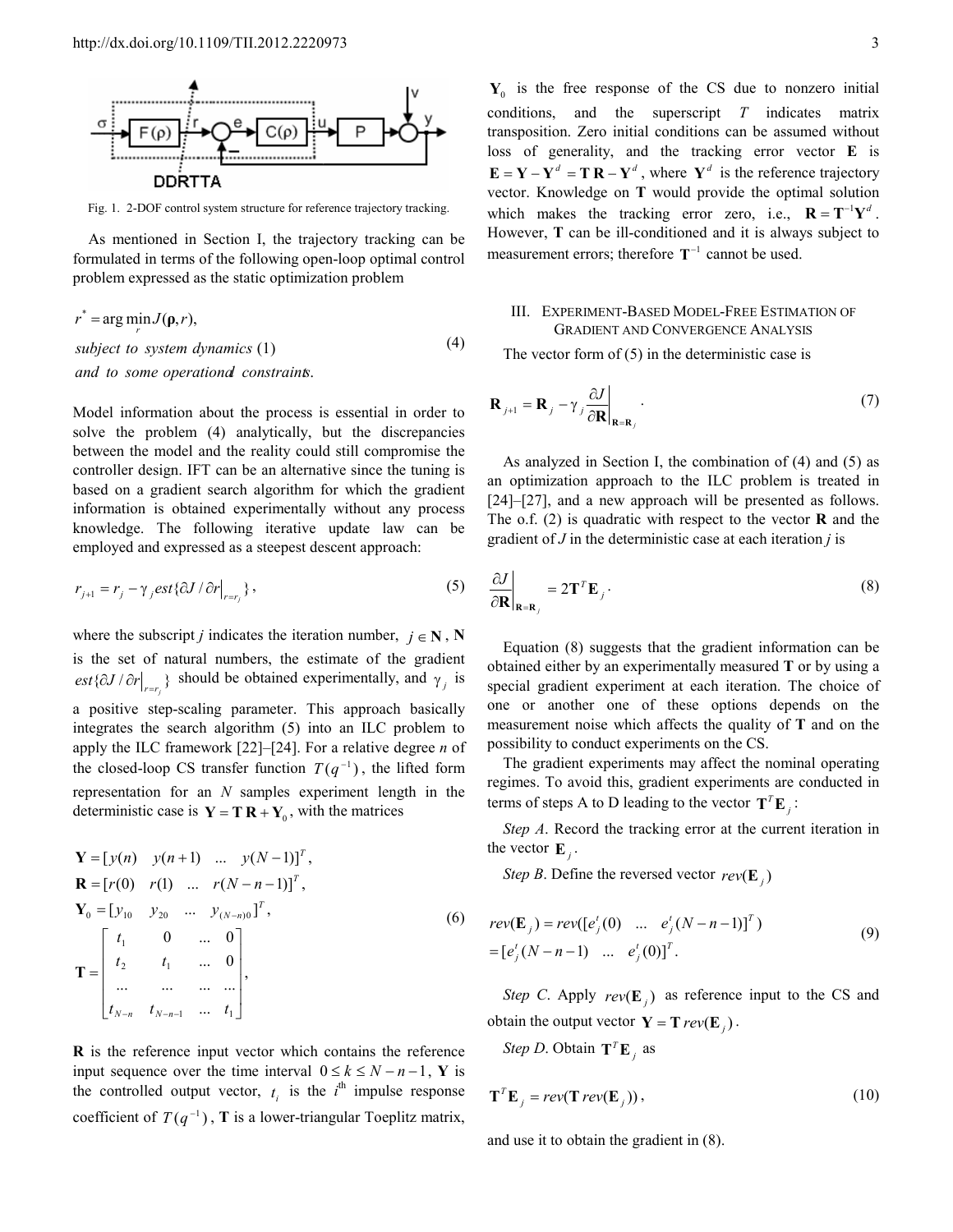The four steps of this relatively simple model-free approach can be used to obtain the gradient information.

The convergence of the steepest descent approach is briefly studied as follows in the deterministic setting. Following (8), the tracking error vector at the next iteration is

$$
\mathbf{E}_{j+1} = \mathbf{T} \mathbf{R}_{j+1} - \mathbf{Y}^d = \mathbf{T} (\mathbf{R}_j - 2\gamma_j \mathbf{T}^T \mathbf{E}_j) - \mathbf{Y}^d
$$
  
= 
$$
\mathbf{T} [\mathbf{T}^{-1} (\mathbf{E}_j + \mathbf{Y}^d) - 2\gamma_j \mathbf{T}^T \mathbf{E}_j] - \mathbf{Y}^d = (\mathbf{I} - 2\gamma_j \mathbf{T} \mathbf{T}^T) \mathbf{E}_j.
$$
 (11)

The asymptotic convergence is ensured for the spectrum of the matrix  $(I - 2\gamma_j T T^T)$  in the unit disk. However, from a practical point of view, monotonic convergence is preferred in order to ensure a decrease of the tracking error at each iteration. This can be achieved by making the *L*<sub>2</sub>-induced norm (the spectral norm) of  $(I - 2\gamma_j TT^T)$  less than unity to be able to express the convergence condition  $||E_{j+1}||_2 \le ||E_j||_2$ . This condition together with (11) lead to another expression of the convergence condition  $\overline{\sigma}(\mathbf{I} - 2\gamma_j \mathbf{T} \mathbf{T}^T) < 1$ , where  $\overline{\sigma}$  stands for the maximum singular value. Therefore, a suitable  $\gamma_i > 0$ can be found at each iteration as an offline solution to the nonlinear optimization problem

$$
\gamma_j^* = \arg\min_{\gamma_j} \gamma_j,
$$
  
subject to  $\overline{\sigma}(\mathbf{I} - 2\gamma_j \mathbf{T}\mathbf{T}^T) < 1.$  (12)

When **T** is obtained via informative experiments such as impulse response, uncertainties due to measurement errors have to be accounted for. Lifted form representations under multiplicative uncertainty can be used with this regard and expressed as  $T = \tilde{T} (I + \Delta)$ , where the bounds for  $\Delta$  can be estimated experimentally and can be included in (12).

The stochastic properties of ILC algorithms are studied in [25], [26]. Robbins-Monro's stochastic approximation algorithm can be employed to find the zero of the gradient of the o.f. The stochastic convergence conditions are:

- I. The estimated gradient of the o.f. is unbiased.
- II. The step size sequence  $\{\gamma_j\}_{j\geq 0}$  converges to zero but not too fast.

Condition I. is fulfilled as in the gradient experiments scheme the recorded error and the output obtained with the error as input are trial-uncorrelated with respect to the noise. Condition II. is guaranteed for the following choice of  $\gamma_j$ :

$$
\sum_{j=0}^{\infty} \gamma_j = \infty, \ \sum_{j=0}^{\infty} \gamma_j^2 < \infty, \ \gamma_j > 0 \ \forall \ j \ge 0 \,. \tag{13}
$$

#### IV. DATA-DRIVEN ALGORITHM

The operational constraints regarding the saturation of

actuators or the bounds on the process state variables are very important in the majority of complex industrial control systems applications. Different numerical algorithms can be employed to solve the optimization problem (4) for such systems. However, if the model-free approach proposed in the previous section is applied, this leads to a small number of iterations and to a small number of informative experiments that can affect the normal operating regimes.

The lifted form representations allow the expression of a particular form of the optimization problem which can be of interest. Assuming the deterministic case, let  $S_{ur} \in \mathbb{R}^{(N-m)\times(N-m)}$  be the lifted map that corresponds to the transfer function  $S_w(q^{-1}) = C(q^{-1})S(q^{-1})$ , where  $\Re$  is the set of real numbers. Using the notation *m* for the relative degree of  $S_{ur}(q^{-1})$ ,  $m \le n$ , the lifted form representations are

$$
\mathbf{U} = [u(m) \quad u(m+1) \quad \dots \quad u(N-1)]^T,
$$
  
\n
$$
\mathbf{R} = [r(0) \quad r(1) \quad \dots \quad r(N-m-1)]^T,
$$
  
\n
$$
\mathbf{S}_{ur} = \begin{bmatrix} s_1 & 0 & \dots & 0 \\ s_2 & s_1 & \dots & 0 \\ \dots & \dots & \dots & \dots \\ s_{N-m} & s_{N-m-1} & \dots & s_1 \end{bmatrix}.
$$
 (14)

The control signal vector can be expressed as  $U = S_{\mu \nu}R$ , where  $\mathbf{R} \in \mathfrak{R}^{(N-m)\times 1}$  is a vector of greater length than in (6), for which  $\mathbf{R} \in \mathfrak{R}^{(N-n) \times 1}$ . Therefore, a truncation of  $\mathbf{S}_{ur}$ corresponding to the leading principal minor of size *N* − *n* is considered such that  $\mathbf{S}_{ur} \in \mathfrak{R}^{(N-n)\times(N-n)}$ . This is because we want the same **R** of size  $N - n$  to be tuned and this in turn will allow only  $N - n$  (out of  $N - m$ ) constraints imposed to **U** to be shown as follows, and the affine constraint  $U_{\text{min}} \leq U(R) \leq U_{\text{max}}$  is imposed on **R**. So even though we could benefit from the dimensionality of the map **S***ur* , we choose only the appropriate size in order to tune the initial **R** from (6). The o.f.  $J(\mathbf{R})$  is quadratic with respect to  $\mathbf{R}$ :

$$
J(\mathbf{R}) = E\{(1/N)(\mathbf{T} \mathbf{R} - \mathbf{Y}^{d})^{T} (\mathbf{T} \mathbf{R} - \mathbf{Y}^{d})\}
$$
  
= 
$$
E\{(1/N)(\mathbf{R}^{T} \mathbf{Q} \mathbf{R} + \mathbf{q} \mathbf{R} + \alpha)\},
$$
 (15)

with  $Q = T^T T$  – positive semi-definite,  $q = 2 M T^T$  and  $\alpha = M^T M$ . The optimization problem which ensures reference trajectory tracking is expressed as

 $\widetilde{\mathbf{U}} = [\mathbf{U}_{\text{max}}^T \quad -\mathbf{U}_{\text{min}}^T]^T \in \Re^{2(N-n)\times 1}.$  $\text{subject to } \widetilde{\mathbf{S}} \mathbf{R} \leq \widetilde{\mathbf{U}}, \ \widetilde{\mathbf{S}} = [\mathbf{S}_{ur}^T \ -\mathbf{S}_{ur}^T]^T \in \mathfrak{R}^{2(N-n)\times(N-n)},$  $\mathbf{R}^*$  = arg min  $(\mathbf{R}^T \mathbf{Q} \mathbf{R} + \mathbf{q} \mathbf{R} + \alpha)$ , **R**  $\widetilde{\mathbf{S}} \mathbf{R} < \widetilde{\mathbf{I}}$   $\widetilde{\mathbf{S}} = \mathbf{S}^T - \mathbf{S}^T \mathbf{1}^T \in \mathbb{R}^{2(N-n)\times(N-n)}$ (16)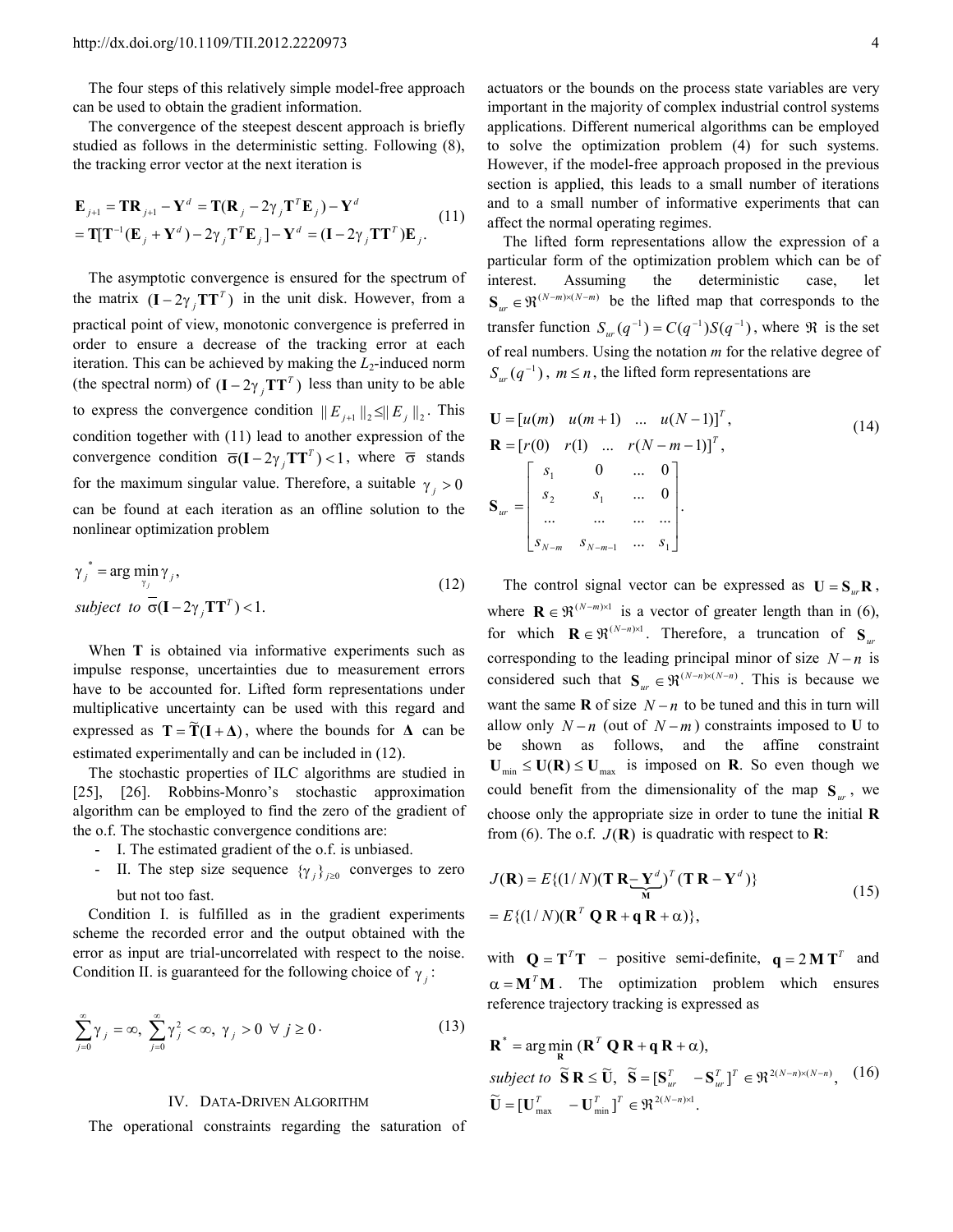Efficient convex quadratic programming solvers can be applied to (16), such as the IPB algorithm [50]. The IPB algorithm will be adapted to this problem as follows in order to obtain the DDRTTA which solves (16). The idea is to transform (16) into the unconstrained optimization problem

$$
\mathbf{R}^* = \arg\min_{\mathbf{R}} \left( \mathbf{R}^T \mathbf{Q} \mathbf{R} + \mathbf{q} \mathbf{R} + \alpha + \kappa \phi(\mathbf{R}) \right),\tag{17}
$$

with  $\kappa > 0$ , and  $\phi(\mathbf{R}) = -\sum_{i=1}^{c} \log(\widetilde{u}_i - \widetilde{v}_i)$ *i*  $\sum_{i}$   $log(\widetilde{u}_{i} - \widetilde{s}_{i}^{T})$  $({\bf R}) = -\sum_{i=1}^{k} \log(\tilde{u}_i - \tilde{s}_i^T {\bf R})$  is the logarithmic barrier function, where  $\tilde{u}_i$  is the *i*<sup>th</sup> element of of  $\tilde{U}$ ,  $\tilde{\mathbf{s}}_i^T$  is the  $i^{\text{th}}$  row of  $\tilde{S}$ , and *c* = 2(*N* − *n*) is the number of constraints. The violation of constraints makes  $\phi(\mathbf{R})$  and next the o.f. go to infinity.

The o.f. including the barrier function can first be evaluated in one experiment at the current reference input since the control signal can be recorded. An experiment-based informed search can next be applied to (17), and this requires the gradient of the o.f. with respect to **R**. The gradient of the first three terms of the new o.f. in (17) can be obtained by the informative experiments indicated in the previous section. The gradient of the remaining of the o.f. can also be obtained experimentally as shown in the sequel.

For an *N* length experiment,  $\mathbf{R} \in \mathfrak{R}^{(N-n)\times 1}$ , 2(*N* − *n*) constraints are available for a lower and upper bounded input as all constraints are applied to the first *N* − *n* control signal samples starting with  $u(m)$ . Accepting that the optimization problem (17) and  $\phi(\mathbf{R})$  implicitly have only  $N - n$  constraints for the upper bound of the control signal, it can be shown by chain derivation that the gradient of  $\phi(\mathbf{R})$  is

$$
\frac{\partial \Phi}{\partial \mathbf{R}} = \mathbf{S}_{ur}^T \mathbf{\varepsilon}, \ \mathbf{\varepsilon} = \left[ \frac{1}{\widetilde{u}_1 - \widetilde{\mathbf{s}}_1^T \mathbf{R}} \quad \cdots \quad \frac{1}{\widetilde{u}_{N-n} - \widetilde{\mathbf{s}}_{N-n}^T \mathbf{R}} \right]^T, \tag{18}
$$

and **ε** can be evaluated experimentally at the current point **R**. But this gradient can be obtained by conducting a special gradient experiment which is very similar to the one used for the gradient estimation of the original o.f. That is also the reason to split the new o.f. constraints in two ones (and hence the barrier function in two components) as we need an extra experiment for the rest of  $N - n$  constraints in order to take advantage of the dimensionality of the map **S***ur* . Therefore, the new gradient of the o.f. in (17) is

$$
\frac{\partial \widetilde{J}}{\partial \mathbf{R}}\Big|_{\mathbf{R}=\mathbf{R}_{j}} = 2\mathbf{T}^{T}\mathbf{E}_{j} + \kappa \left(\mathbf{S}_{w}^{T}\boldsymbol{\varepsilon}_{G}^{1}(\mathbf{R}_{j}) + \mathbf{S}_{w}^{T}\boldsymbol{\varepsilon}_{G}^{2}(\mathbf{R}_{j})\right),
$$
\n
$$
\boldsymbol{\varepsilon}_{G}^{1}(\mathbf{R}) = \left[\frac{1}{\widetilde{u}_{1} - \widetilde{\mathbf{s}}_{1}^{T}\mathbf{R}} \quad \cdots \quad \frac{1}{\widetilde{u}_{N-n} - \widetilde{\mathbf{s}}_{N-n}^{T}\mathbf{R}}\right]^{T},
$$
\n
$$
\boldsymbol{\varepsilon}_{G}^{2}(\mathbf{R}) = \left[\frac{1}{\widetilde{u}_{N-n+1} - \widetilde{\mathbf{s}}_{N-n+1}^{T}\mathbf{R}} \quad \cdots \quad \frac{1}{\widetilde{u}_{2(N-n)} - \widetilde{\mathbf{s}}_{2(N-n)}^{T}\mathbf{R}}\right]^{T},
$$
\n(19)

where  $\epsilon_G^1(\mathbf{R}_j)$  holds for the first *N* − *n* constraints,  $\epsilon_G^2(\mathbf{R}_j)$ holds for the rest of  $N - n$  constraints, and the subscript *G* stands for gradient. The gradient can be obtained in three special experiments at each iteration to be shown as follows.

In order to accelerate the convergence, the following estimate of the Hessian of the o.f. can be used for a Newton search:

$$
\mathbf{H}(\mathbf{R}_{j}) = \frac{\partial^{2} \widetilde{J}}{\partial \mathbf{R}^{2}} \Big|_{\mathbf{R} = \mathbf{R}_{j}} = 2\mathbf{T}^{T} \mathbf{T} + \kappa \mathbf{S}_{ur}^{T} \mathbf{S}_{ur}(\boldsymbol{\varepsilon}_{H}^{1}(\mathbf{R}_{j}) + \boldsymbol{\varepsilon}_{H}^{2}(\mathbf{R}_{j})),
$$
\n
$$
\boldsymbol{\varepsilon}_{H}^{1}(\mathbf{R}) = \left[\frac{1}{(\widetilde{u}_{1} - \widetilde{\mathbf{s}}_{1}^{T} \mathbf{R})^{2}} \cdots \frac{1}{(\widetilde{u}_{N-n} - \widetilde{\mathbf{s}}_{N-n}^{T} \mathbf{R})^{2}}\right]^{T},
$$
\n
$$
\boldsymbol{\varepsilon}_{H}^{2}(\mathbf{R}) = \left[\frac{1}{(\widetilde{u}_{N-n+1} - \widetilde{\mathbf{s}}_{N-n+1}^{T} \mathbf{R})^{2}} \cdots \frac{1}{(\widetilde{u}_{2(N-n)} - \widetilde{\mathbf{s}}_{2(N-n)}^{T} \mathbf{R})^{2}}\right]^{T},
$$
\n(20)

where  $\mathbf{\varepsilon}_H^1(\mathbf{R})$  and  $\mathbf{\varepsilon}_H^2(\mathbf{R})$  are expressed for each of the two different sets of  $N - n$  constraints. **T** and  $S_{ur}$  can be recorded from experiments, and both  $\epsilon_H^1(\mathbf{R})$  and  $\epsilon_H^2(\mathbf{R})$  can be evaluated after a normal experiment at the current **R** with no other extra effort. Here the subscript *H* stands for Hessian. A Gauss-Newton approximation of the Hessian can also be used.

The typical behavior of the IPB algorithm is a multiple stage optimization starting with an initial  $\kappa^0$  and decreasing the current  $\kappa$  by a constant factor  $\mu$  at each outer loop iteration (referred to as stage) until the desired accuracy is reached. At each stage, an iterative procedure consisting of a Newton or steepest descent search is conducted up to a specified accuracy level. The inner search is carried out in terms of the iterative procedure called iteration.

Our DDRTTA employs the IPB algorithm combined with a Newton search. A stage of the algorithm consists of two steps and an iteration of the algorithm consists of four sub-steps. The DDRTTA is summarized in terms of steps S1 and S2:

*Step S1*. Choose  $\kappa^0 > 0$ ,  $\mu > 1$ , and start with a feasible point for  $\mathbf{R}_{0}$  (the initial guess of  $\mathbf{R}$ ). Choose the upper and lower bounds for the control signal and generate the desired reference trajectory vector  $Y^d$ . Choose the tolerances for stopping the inner and the outer search procedures,  $tol<sub>N</sub>$  and *Iol*<sub>IPB</sub>. Set the outer iteration index for  $\kappa$  to  $j_{\kappa} = 0$  and for **R** to  $j = 0$ . Assume that **T** and **S**<sub>*ur*</sub> are estimated from measurements, and carry out the sub-steps S-s1 to S-s4:

- *Sub-step S-s1*. Choose  $\gamma_0$  and reset the inner iteration index to  $i = 0$ . At each iteration of the search algorithm carry out the following sub-steps:
- Sub-step S-s2. Conduct a normal experiment with the current  $\mathbf{R}_j$ . Evaluate the o.f. in (17) and the vector variables  $\mathbf{\varepsilon}_{G}^1$ ,  $\mathbf{\varepsilon}_{G}^2$ ,  $\mathbf{\varepsilon}_{H}^1$ ,  $\mathbf{\varepsilon}_{H}^2$ . Conduct a gradient experiment according to the approach given in Section III to find the gradient of the first three terms of the o.f.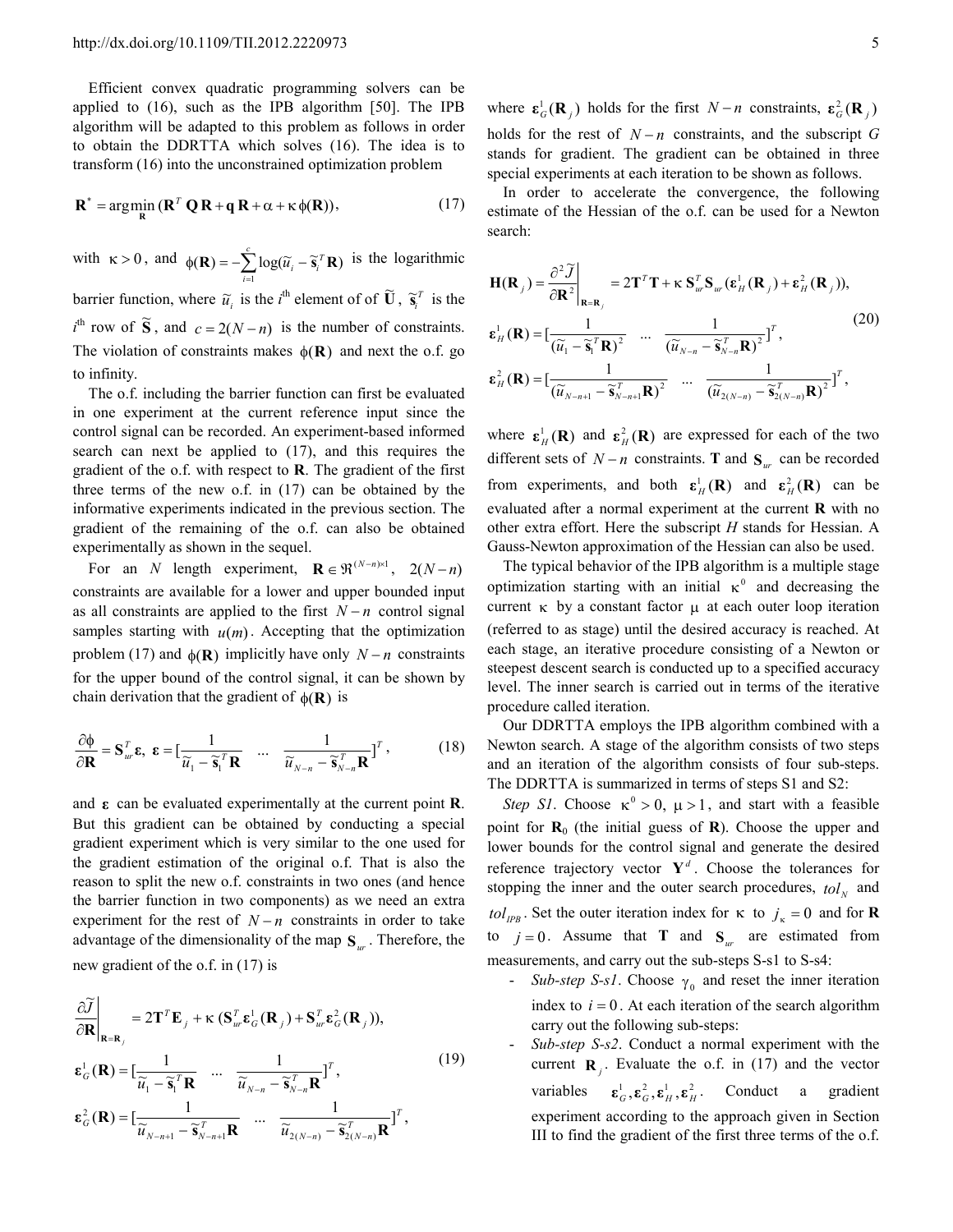in (17) which corresponds to  $\mathbf{E}_j^T \mathbf{E}_j$ . Conduct a gradient experiment in terms of Section III and apply (18) with  $\mathbf{\varepsilon} = \mathbf{\varepsilon}_G^1$  to find the gradient which corresponds to half of the constraints. Conduct another gradient experiment as shown in Section III and apply (18) with  $\epsilon = \epsilon_G^2$  to find the gradient which corresponds to the other half of the constraints.

Sub-step S-s3. Compute the gradient using (19), evaluate the Hessian using (20) for **T**,  $S_{ur}$  and  $\epsilon_H^1, \epsilon_H^2$ . Calculate the next reference input sequence using the following modified expression of (7):

$$
\mathbf{R}_{j+1} = \mathbf{R}_{j} - \gamma_{i} (\mathbf{H}(\mathbf{R}_{j}))^{-1} \frac{\partial \widetilde{J}}{\partial \mathbf{R}} \bigg|_{\mathbf{R} = \mathbf{R}_{j}}
$$
(21)

Set  $i = i + 1$ ,  $j = j + 1$ .

- *Sub-step S-s4*. If the Newton search has converged in terms of a minimum tolerated decrease in the o.f.  $J(\mathbf{R}_j) - J(\mathbf{R}_{j-1}) < tol_N$ , jump to next step, otherwise go to sub-step S-s2.

*Step S2*. If the search is satisfactory with the current  $\kappa^{j_{\kappa}}$ ,  $2(N-n)\kappa^{j_{\kappa}} < tol_{IPB}$  then stop. Otherwise set  $\kappa^{j_{k}+1} = \kappa^{j_{k}}/\mu$ ,  $j_{\kappa} = j_{\kappa} + 1$ , and jump to step S1.

The parameters  $tol_N$ ,  $tol_N > 0$ , and  $tol_{IPB}$ ,  $tol_{IPB} > 0$ , indicate the accepted tolerance for the increment of *J* and for the stop condition, respectively.

The simplest initial feasible point for  $\mathbf{R}_{0}$  is to choose it equal to zero assuming zero initial conditions for the process. This approach can also be made suitable for nonzero initial conditions by choosing a corresponding  $\mathbf{R}_0$ . Therefore the constraints are not violated and the feasibility is preserved.

In the stochastic case, the constraints may be violated in the IPB algorithm due to the noise affecting the closed-loop CS. This in turn will drive the o.f. to infinity even if the deterministic counterpart of the signals (the control signal here) does not cross the feasible region boundaries. An alternate solution to this case is given in [51], with the following expression of the o.f. with penalty:

$$
\widetilde{J}_p(\mathbf{R}, \lambda) = J(\mathbf{R})
$$
\n
$$
+ \frac{1}{2p} \sum_{h=1}^c \{ [\max \{0, \lambda_h - p(\widetilde{u}_h - \widetilde{\mathbf{s}}_h^T \mathbf{R})\}]^2 - \lambda_h^2 \},
$$
\n(22)

where *h* is the constraint index,  $h = 1...c$ ,  $p, p > 0$ , is a penalty parameter, and  $\lambda = [\lambda_1 \dots \lambda_c]^T \in \mathbb{R}^c$  can be regarded as an estimate of the Lagrange multiplier vector. If  ${p_n}_{n\geq0}$  is a positive and strictly increasing sequence of penalty parameters and  $\{\lambda_n\}_{n\geq 0}$  is a bounded non-negative sequence of Lagrange multiplier vectors, then the minimum of

 $\{\widetilde{J}_{p_n}(\mathbf{R}, \lambda_n)\}_{n\geq 0}$  will converge to the solution to the constrained optimization problem (16). The minimization of (22) is carried out using a stochastic approximation algorithm and the gradient of the o.f. requires knowledge of the same gradient information as in the case of the IPB algorithm.

#### V. CASE STUDY AND DISCUSSION OF RESULTS

The case study deals with the angular position of the experimental setup built around an INTECO DC servo system laboratory equipment [20]. The nonlinear state-space model of the process is

$$
m(t) = \begin{cases} k_{u,m}(u_a - u_c), & \text{if } u(t) \le -u_c, \\ k_{u,m}[u(t) + u_a], & \text{if } -u_c < u(t) < -u_a, \\ 0, & \text{if } |u(t) | \le u_a, \\ k_{u,m}[u(t) - u_a], & \text{if } u_a < u(t) < u_b, \\ k_{u,m}(u_b - u_a), & \text{if } u(t) \ge u_b, \\ \mathbf{x}_P(t) = \begin{bmatrix} 0 & 1 \\ 0 & -1/T_{\Sigma} \end{bmatrix} \mathbf{x}_P(t) + \begin{bmatrix} 0 \\ k_{P1}/T_{\Sigma} \end{bmatrix} m(t) + \begin{bmatrix} 1 \\ 0 \end{bmatrix} d(t), \end{cases} \tag{23}
$$
\n
$$
y(t) = \begin{bmatrix} 1 & 0 \end{bmatrix} \mathbf{x}_P(t),
$$

where  $t \in \mathfrak{R}$ ,  $t \geq 0$  is the continuous time argument, *u* is a pulse width modulated duty cycle, *d* is the disturbance input, *m* is the output of the saturation and dead zone static nonlinearity (the first equation in (23)) with the parameters  $k_{u_m} > 0$  and  $0 < u_a < u_b, u_c$ , and the parameters of the linear dynamics in (23) are  $k_{P1}$  and  $T_{\Sigma}$ .  $\mathbf{x}_P(t) = [\alpha(t) \quad \omega(t)]^T$  is the state vector,  $y(t) = \alpha(t)$  is the angular position and  $\omega(t)$  is the angular speed.

The dynamic counterpart of the model has not been used in the tuning procedure. Only the dead zone is compensated using an inverse nonlinearity. Other effects such as viscous friction introduce the randomness in all measurements.

The values of parameters in (23) are:  $u_a = 0.15$ ,  $u_b = u_c = 1$ ,  $k_{u,m} = 1/(u_b - u_a) = 1.17$  and  $T_{\Sigma} = 0.9$  s. The process transfer function  $P(s) = 140 / [s(1 + 0.9s)]$  is a good approximation of (23) according to [20].  $P(s)$  is used in tuning the continuous-time controller in terms of the Extended Symmetrical Optimum method [52] which uses a single design parameter in tuning equations for PI and PID controllers dedicated to many industrial servo system applications [53]– [63]. The discrete-time feedback PI controller results from the continuous-time one  $C(s) = 0.003(1+4s)/s$ . The reference trajectory is prescribed in terms of the unit step response of a second-order normalized reference model with the transfer function  $M(s) = \omega_n^2 / (s^2 + 2\zeta \omega_n s + \omega_n^2)$ , with  $\omega_n = 1$  rad/s and  $\zeta = 0.7$ . An operational constraint is considered by imposing the control signal to be bounded within  $-0.1 \le u \le 0.2$ . The sampling period is 0.1 s and the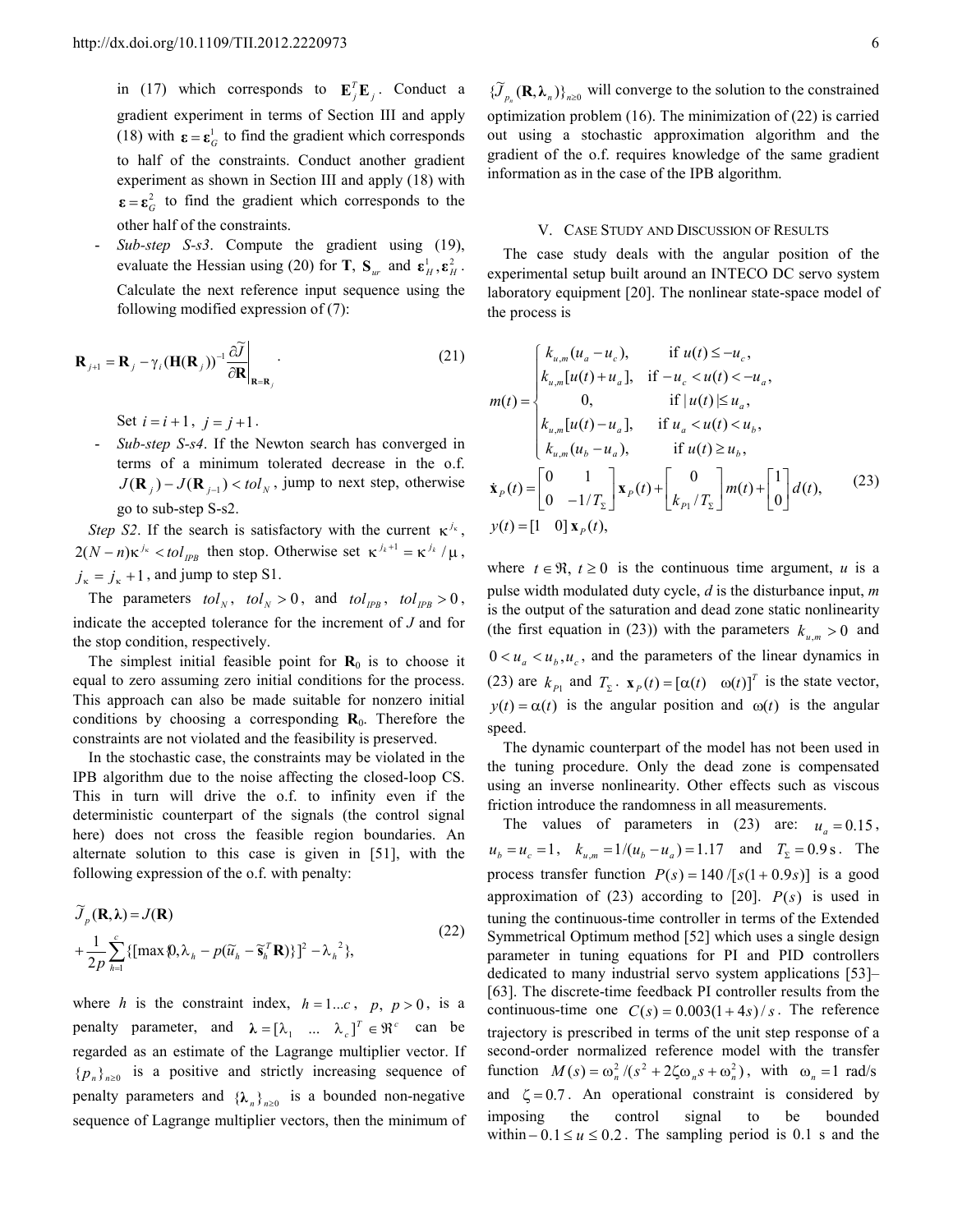length of experiments is of  $N = 150$  samples. The relative degree of  $T(q^{-1})$  is  $n=1$  and the relative degree of  $S_{ur}(q^{-1})$ is  $m = 0$ .

The DDRTTA is applied in a stochastic framework for three IPB iterations corresponding to  $\kappa^0 = 0.5$ ,  $\kappa^1 = 0.5$  and  $\kappa^2 = 0.5$ . At each IPB iteration the corresponding initial stepscaling coefficient was chosen as  $\gamma_0 = 20$ ,  $\gamma_0 = 5$  and  $\gamma_0 = 2$ . The stochastic setup was created by injecting zero mean white noise as an output disturbance (see Fig. 1), with variance  $\sigma_v^2 = 0.04$ . The DDRTTA was run for 50 times. The initial reference input versus time is illustrated in Fig. 2. The initial position *y* and control signal *u* versus time are also given in Fig. 2 along with their final (after optimization) responses. The solution based on (22) was not used at this point. Instead a tradeoff was made to decrease κ at a slow rate and not too much in order to prevent the violation of the constraints. Even in this case, the final results show that the final output response is close to the reference model trajectory while the constraints on *u* are fulfilled. So a nearly optimal solution is attained showing the effectiveness of DDRTTA.

The residuals of the objective function are defined as  $\overline{J}_i^j = \overline{J}_i^j - avg(\overline{J}_i)$ , where  $1 \le i \le 14$  is the iteration index, 1 ≤ *j* ≤ 50 is the algorithm run index, and  $avg(\tilde{J}_i)$  is the sample average over all the 50 runs at the  $i<sup>th</sup>$  iteration. The residuals are shown in Fig. 3.

Our algorithm optimizes the reference input vector for 149 variables and 298 constraints. It requires four experiments per iteration (one normal one and three gradient ones) for 14 iterations.

The decrease in the o.f. is substantial after only a small number of iterations that could be accepted as a reasonable solution without experimenting further on the CS.

The experimental validation of the proposed DDRTTA is next presented. The controller, reference trajectory and initial reference input are considered as in the simulations. Two situations are illustrated here corresponding to an unconstrained optimization and to a constrained one with the control signal constraints as in the simulations. The IPB algorithm is used in a simplified steepest-descent fashion in the stochastic setting because the randomness is inherent in the real-world application. The same approach is used in the unconstrained case. The same initial feasible solution was chosen as a starting point in both optimization algorithms.

The IPB was applied for three iterations corresponding to  $\kappa^0 = 0.5$ ,  $\kappa^1 = 0.05$  and  $\kappa^2 = 0.005$ . At each iteration the corresponding step-scaling parameters of DDRTTA were chosen according to (13), with  $\gamma_0 = 20$ ,  $\gamma_0 = 10$  and  $\gamma_0 = 5$ , respectively. The step-scaling parameter  $\gamma_0 = 20$  was set in the unconstrained case. In both cases the unity matrix was used for  $H(R_j)$ . The compared results before and after the applications of our DDRTTA are shown in Figs. 4, 5 and 6. The same approach as in the simulation case study was used

for a smooth decrease of  $\kappa$  to get a nearly optimal solution.

The improvements are visible even after a small number of iterations, both for the digital simulation results and the experimental ones. Even if the minimum is not reached the decrease of the o.f. is remarkable.



Fig. 2. Simulation results for 50 runs of DDRTTA, upper-left: the objective function, upper right: the initial control signal (dotted), the upper and lower bounds (thick dashed grey), lower left: the initial reference input (dotted) and the final reference inputs (solid), lower right: initial position response

(dotted), reference model (dashed), final responses (solid)



Fig. 3. Objective function residuals across the iterations for 50 runs of the DDRTTA algorithm.



Fig. 4. Experimental results expressed as o.f. evolution: unconstrained case (dash-dot), constrained (solid), and as optimized reference input: initial (dotted), unconstrained case (dash-dot), constrained case (solid).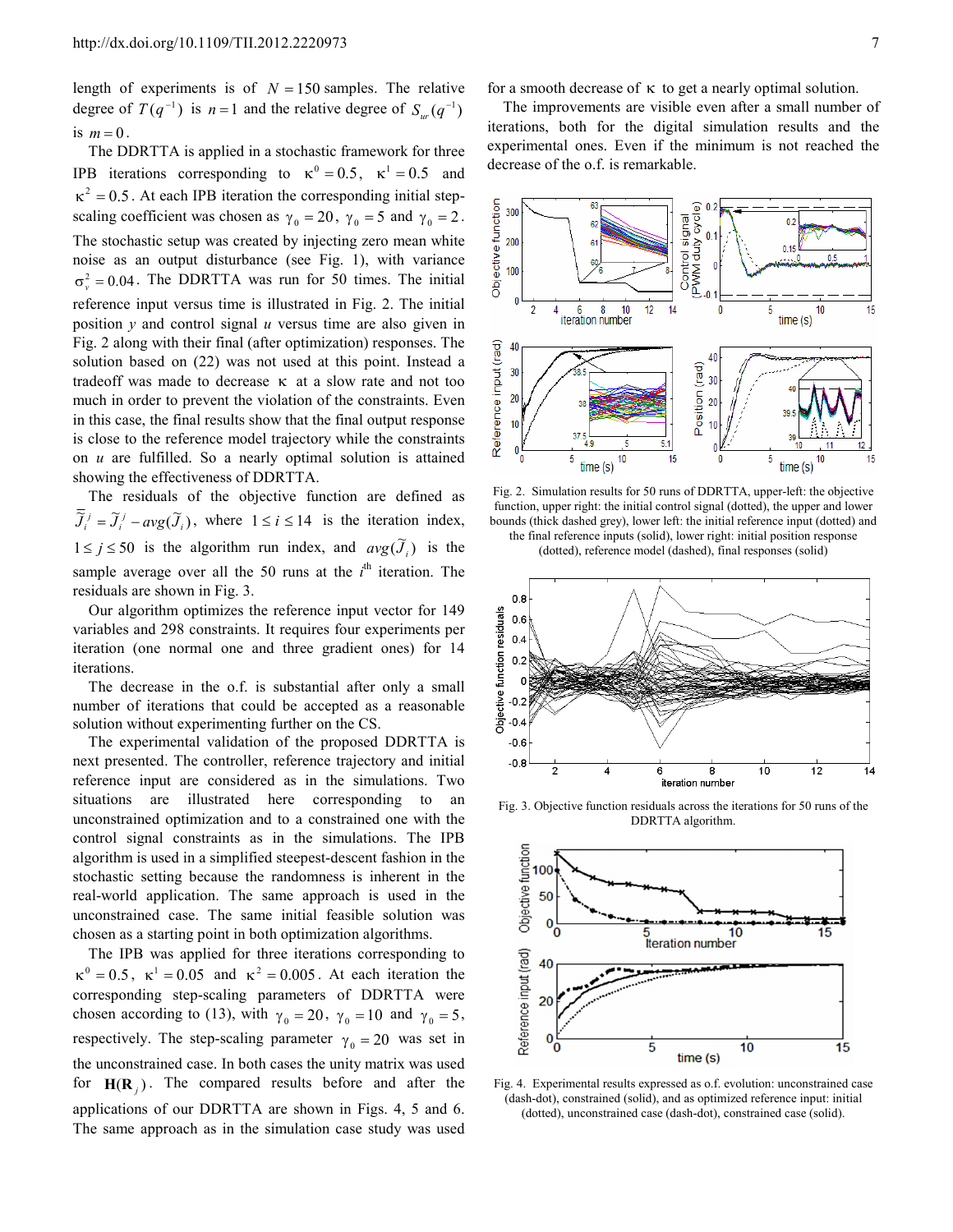

Fig. 5. Experimental results expressed as position response: initial (dotted), unconstrained case (dash-dot), constrained case (solid) and reference trajectory (dash).



Fig. 6. Experimental results expressed as control signal responses: initial (dotted), unconstrained case (dash-dot), constrained case (solid), upper and lower bounds (thick dashed grey).

#### VI. CONCLUSION

This paper has proposed a data-driven algorithm which solves an optimal control problem focused on reference trajectory tracking. The search procedure starts with a feasible solution and it is entirely model-free data-driven in the steepest descent case.

One of the advantages of the new DDRTTA is that it works for smooth nonlinear systems around some operating points. Also, for time-varying systems for which the variation time scale is larger than the algorithm's time scale, otherwise it may not converge to a solution.

Another advantage of the proposed algorithm is that the closed-loop CS is not affected while solving the trajectory tracking problem. Starting with a given closed-loop controller (which can be obtained in terms of a model-based or modelfree design) the stability and the disturbance rejection are preserved. The latter can also be regarded as a shortcoming when the disturbance characteristics may change therefore requiring controller retuning. The change in the controller parameters specific to other tuning techniques including IFT which is important in order to achieve the bumpless transfer between controllers is mitigated by our approach.

One limitation of the DDRTTA may be caused by the abnormal experimenting regimes or by the length of the optimization procedure or even by the duration of the experiments for the slow processes. However, assuming that the closed-loop CS is stable, the safety of the experiments is guaranteed around the operating point.

The quality of the gradient estimate influences the length of the search procedure. Finite differences approximation estimation of the gradient would be a poor choice in the case of noisy measurements. Therefore the compromise to the small number of experiments per iteration and to the quality of the gradient information would require the use of an identified model for the closed-loop system. This approach eliminates three gradient experiments with the obvious advantage of trade-off to number of gradient experiments and gradient accuracy. In addition, the problem of the abnormal operating regimes is solved. The accuracy of the estimated gradient is expected to be good in case of smooth nonlinear processes, and it is a future research topic.

Our algorithm can be generalized by considering other datadriven optimization approaches to controller design combined with ILC to optimize the reference input. The main advantage of such combinations is that they can lead to automated tools for controller design with benefits in complex industrial systems applications.

#### **REFERENCES**

- [1] M. Ikeda, Y. Fujisaki, and N. Hayashi, "A model-less algorithm for tracking control based on input-output data," *Nonlinear Anal. Theory Methods Appl.*, vol. 47, pp. 1953–1960, Aug. 2001.
- [2] I. Markovsky and P. Rapisarda, "Data-driven simulation and control," *Int. J. Control*, vol. 81, pp. 1946–1959, Dec. 2008.
- [3] M. Helle and H. Saxén, "Data-driven analysis of sulfur flows and behavior in the blast furnace," *Steel Res. Int.*, vol. 79, pp. 671–677, Sep. 2008.
- [4] J. Zeng, C. Gao, and H. Su, "Data-driven predictive control for blast furnace ironmaking process," *Comput. Chem. Eng.*, vol. 34, pp. 1854– 1862, Nov. 2010.
- [5] D. Wang, "Robust data-driven modeling approach for real-time final product quality prediction in batch process operation," *IEEE Trans. Ind. Informat.*, vol. 7, pp. 371–377, May 2011.
- [6] C. Gao, L. Jian, X. Liu, and J. Chen, "Data-driven modeling based on Volterra series for multidimensional blast furnace system," *IEEE Trans. Neural Netw.*, vol. 22, pp. 2272–2283, Dec. 2011.
- [7] H. Hjalmarsson, M. Gevers, S. Gunnarsson, and O. Lequin, "Iterative feedback tuning: theory and applications," *IEEE Control Syst. Mag.*, vol. 18, pp. 26–41, Aug. 1998.
- [8] A Karimi, L Miskovic, and D. Bonvin, "Iterative correlation-based controller tuning," *Int. J. Adapt. Control Signal Process.*, vol. 18, pp: 645–664, Oct. 2004.
- [9] L. C. Kammer, "Stability assessment for cautious iterative controller tuning," *Automatica*, vol. 41, pp. 1829–1834, Oct. 2005.
- [10] R.-E. Precup, C. Borchescu, M.-B. Rădac, S. Preitl, C.-A. Dragoş, E. M. Petriu, and J. K. Tar, "Implementation and signal processing aspects of iterative regression tuning," in *Proc. 2010 IEEE International Symposium on Industrial Electronics (ISIE 2010)*, Bari, Italy, 2010, pp. 1657–1662.
- [11] J. C. Spall and J. A. Cristion, "Model-free control of nonlinear stochastic systems with discrete-time measurements," *IEEE Trans. Autom. Control*, vol. 43, pp: 1198–1210, Sep. 1998.
- [12] M.-B. Rădac, R.-E. Precup, E. M. Petriu, and S. Preitl, "Application of IFT and SPSA to servo system control," *IEEE Trans. Neural Netw.*, vol. 22, pp. 2363–2375, Dec. 2011.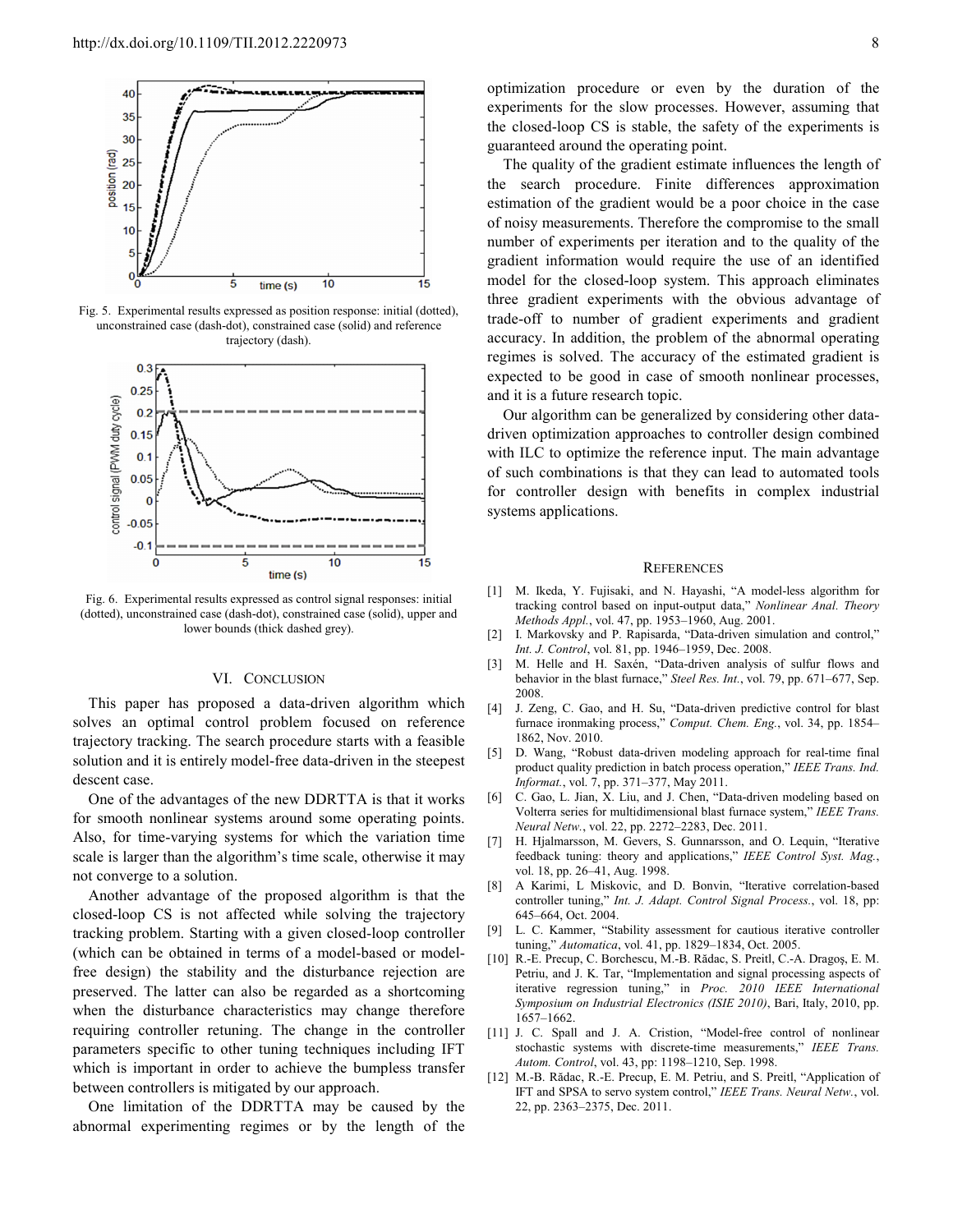- [13] J. K. Bennighof, S.-H. Chang, and M. Subramaniam, "Minimum time pulse response based control of flexible structure," *J. Guid. Control Dyn.*, vol. 16, pp. 874–881, Oct. 1993.
- [14] G. Shi and R. E. Skelton, "Markov data-based LQG control," *J. Dyn. Syst. Meas. Control*, vol. 122, pp. 551–559, Sep. 2000.
- [15] R. Kadali, B. Huang, and A. Rossiter, "A data driven subspace approach to predictive controller design," *Control Eng. Prect.*, vol. 11, pp. 261– 278, Mar. 2003.
- [16] X. Wang, B. Huang, and T. Chen, "Data-driven predictive control for solid oxide fuel cells," *J. Process Control*, vol. 17, pp. 103–114, Feb. 2007.
- [17] X. Lu, H. Chen, P. Wang, and B. Gao, "Design of a data-driven predictive controller for start-up process of AMT vehicles," *IEEE Trans. Neural Netw.*, vol. 22, pp. 2201–2212, Dec. 2011.
- [18] W. Favoreel, B. De Moor, P. van Overschee, and M. Gevers, "Modelfree subspace-based LQG-design," in *Proc. 1999 American Control Conference*, San Diego, CA, USA, 1999, vol. 5, pp. 3372–3376.
- [19] M. C. Campi, A. Lecchini, and S. M. Savaresi, "Virtual reference feedback tuning: a direct method for the design of feedback controllers," *Automatica*, vol. 38, pp. 1337–1346, Aug. 2002.
- [20] M.-B. Rădac, R.-E. Precup, E. M. Petriu, S. Preitl, and R.-C. David, "Stable iterative feedback tuning method for servo systems," in *Proc. 20th IEEE International Symposium on Industrial Electronics (ISIE 2011)*, Gdansk, Poland, 2011, pp. 1943–1948.
- [21] D. A. Bristow, M. Tharayil, and A. G. Alleyne, "A survey of iterative learning control," *IEEE Control Syst. Mag.*, vol. 26, pp. 96–114, Jun. 2006.
- [22] H.-S. Ahn, Y. Chen, and K. L. Moore, "Iterative learning control: brief survey and categorization," *IEEE Trans. Syst., Man, Cybern. C, Appl. Rev.*, vol. 37, pp. 1109–1121, Nov. 2007.
- [23] D. H. Owens and J. Hätönen, "Iterative learning control an optimization paradigm," *Annu. Rev. Control*, vol. 29, pp. 57–70, Apr. 2005.
- [24] S. Gunnarsson and M. Norrlöf, "On the design of ILC algorithms using optimization," *Automatica*, vol. 37, pp. 2011–2016, Dec. 2001.
- [25] M. Norrlöf and S. Gunnarsson, "Time and frequency domain convergence properties in iterative learning control," *Int. J. Control*, vol. 75, pp. 1114–1126, Sep. 2002.
- [26] M. Butcher, A. Karimi, and R. Longchamp, "Iterative learning control based on stochastic approximation," in *Proc. 17th IFAC World Congress*, Seoul, Korea, 2008, pp. 1478–1483.
- [27] H.-F. Chen and H.-T. Fang, "Output tracking for nonlinear stochastic systems by iterative learning control," *IEEE Trans. Autom. Control*, vol. 49, pp. 583–588, Apr. 2004.
- [28] P. Baranyi and Y. Yam, "Singular value-based approximation with Takagi-Sugeno type fuzzy rule base," in *Proc. 6th IEEE International Conference on Fuzzy Systems (FUZZ-IEEE'97)*, Barcelona, Spain, 1997, vol. 1, pp. 265–270.
- [29] T. Orlowska-Kowalska, K. Szabat, and K. Jaszczak, "The influence of parameters and structure of PI-type fuzzy-logic controller on DC drive system dynamics," *Fuzzy Sets Syst.*, vol. 131, pp. 251–264, Oct. 2002.
- [30] Z. Petres, P. Baranyi, P. Korondi, and H. Hashimoto, "Trajectory tracking by TP model transformation: Case study of a benchmark problem," *IEEE Trans. Ind. Electron.*, vol. 54, pp. 1654–1663, Jun. 2007.
- [31] S. Blažič and I. Škrjanc, "Design and stability analysis of fuzzy modelbased predictive control - a case study," *J. Intell. Robotic Syst.*, vol. 49, pp. 279–292, Jul. 2007.
- [32] S. Blažič, I. Škrjanc, S. Gerkšič, G. Dolanc, S. Strmčnik, M. B. Hadjiski, and A. Stathaki, "Online fuzzy identification for an intelligent controller based on a simple platform," *Eng. Appl. Artif. Intell.*, vol. 22, pp. 628–638, Jun. 2009.
- [33] J. Vaščák and L. Madarász, "Adaptation of fuzzy cognitive maps a comparison study," *Acta Polyt. Hung.*, vol. 7, pp. 109–122, Sep. 2010.
- [34] Z. C. Johanyák, "Student evaluation based on fuzzy rule interpolation," *Int. J. Artif. Intell.*, vol. 5, pp. 37–55, Sep. 2010.
- [35] Z. C. Johanyák, "Survey on five fuzzy inference-based student evaluation methods," in *Computational Intelligence in Engineering*, I. J. Rudass, J. Fodor, and J. Kacprzyk, Eds., Berlin, Heidelberg: Springer-Verlag, Studies in Computational Intelligence, vol. 313, 2010, pp. 219– 228.
- [36] O. Linda and M. Manic, "Uncertainty-robust design of interval type-2 fuzzy logic controller for delta parallel robot," *IEEE Trans. Ind. Informat.*, vol. 7, pp. 661–670, Nov. 2011.
- [37] H. Yu, T. Xie, S. Paszczynski, and B. M. Wilamowski, "Advantages of radial basis function networks for dynamic system design," *IEEE Trans. Ind. Electron.*, vol. 58, pp. 5438–5450, Dec 2011.
- [38] X. Zhang, S. Hu, D. Chen, and X. Li, "Fast covariance matching with fuzzy genetic algorithm," *IEEE Trans. Ind. Informat.*, vol. 8, pp. 148– 157, Feb. 2012.
- [39] C. Gao, L. Jian, and S. Luo, "Modeling of the thermal state change of blast furnace hearth with support vector machines," *IEEE Trans. Ind. Electron.*, vol. 59, pp. 1134–1145, Feb. 2012.
- [40] L. Rutkowski, A. Przybyl, and K. Cpalka, "Novel online speed profile generation for industrial machine tool based on flexible neuro-fuzzy approximation," *IEEE Trans. Ind. Electron.*, vol. 59, pp. 1238–1247, Feb. 2012.
- [41] Z. Gao and S. X. Ding, "Actuator fault robust estimation and faulttolerant control for a class of nonlinear descriptor systems," *Automatica*, vol. 43, pp. 912–920, May 2007.
- [42] F. Pettersson, H. Saxén, and K. Deb, "Genetic-algorithm based multicriteria optimization of ironmaking in the blast furnace," *Mater. Manuf. Process.*, vol. 24, pp. 343–349, Mar. 2009.
- [43] Na. Pham, A. Malinowski, and T. Bartczak, "Comparative study of derivative free optimization algorithms," *IEEE Trans. Ind. Informat.*, pp. 592–600, Nov. 2011.
- [44] H. Liu and S. Li, "Speed control for PMSM servo system using predictive functional control and extended state observer," *IEEE Trans. Ind. Electron.*, vol. 59, pp. 1171–1183, Feb. 2012.
- [45] R.-E. Precup, R.-C. David, E. M. Petriu, S. Preitl, and M.-B. Rădac, "Fuzzy control systems with reduced parametric sensitivity based on simulated annealing," *IEEE Trans. Ind. Electron.*, vol. 59, pp. 3049– 3061, Aug. 2012.
- [46] R. S. Sutton and A. G. Barto, *Reinforcement Learning: An Introduction*. MIT Press: Cambridge, MA, 1998.
- [47] B. Scherer, "Asynchronous neuron computing for optimal control and reinforcement learning with large states paces," *Neurocomputing*, vol. 63, pp. 229–251, Jan. 2005.
- [48] R. C. Hsu, C.-T. Liu, and D.-Y. Chan, "A reinforcement-learning-based assisted power management with QoR provisioning for human-electric hybrid bicycle," *IEEE Trans. Ind. Electron.*, vol. 59, pp. 3350–3359, Aug. 2012.
- [49] J. Sjöberg, F. De Bruyne, M. Agarwal, B. D. O. Anderson, M. Gevers, F. J. Kraus, and N. Linard, "Iterative controller optimization for nonlinear systems," *Control Eng. Pract.*, vol. 11, pp. 1079–1086, Sep. 2003.
- [50] S. Mishra, U. Topcu, and M. Tomizuka, "Optimization-based constrained iterative learning control," *IEEE Trans. Contr. Syst. Technol.*, vol. 19, pp. 1613–1621, Nov. 2011.
- [51] I.-J. Wang and J. C. Spall, "Stochastic optimization with inequality constraints using simultaneous perturbations and penalty functions," *Int. J. Control*, vol. 81, pp. 1232–1238, Aug. 2008.
- [52] S. Preitl and R.-E. Precup, "An extension of tuning relations after symmetrical optimum method for PI and PID controllers," *Automatica*, vol. 35, pp. 1731–1736, Oct. 1999.
- [53] F. Pettersson, N. Chakraborti, and H. Saxén, "A genetic algorithms based multi-objective neural net applied to noisy blast furnace data," *Appl. Soft Comput.*, vol. 7, pp. 387–397, Jan. 2007.
- [54] T. Orlowska-Kowalska and K. Szabat, "Damping of torsional vibrations in two-mass system using adaptive sliding neuro-fuzzy approach," *IEEE Trans. Ind. Informat.*, vol. 4, pp. 47–57, Feb. 2008.
- [55] Z. Gao, X. Dai, T. Breikin, and H. Wang, "Novel parameter identification by using a high-gain observer with application to a gas turbine engine," *IEEE Trans. Ind. Informat.*, vol. 4, pp. 271–279, Nov. 2008.
- [56] F. Pettersson, H. Saxén, and K. Deb, "Genetic-algorithm based multicriteria optimization of ironmaking in the blast furnace," *Materials and Manufacturing Processes*, vol. 24, pp. 343–349, Mar. 2009.
- [57] J. A. Iglesias, P. Angelov, A. Ledezma, and A. Sanchis, "Evolving classification of agents' behaviors: a general approach," *Evolving Syst.*, vol. 1, pp. 161-171, Oct. 2010.